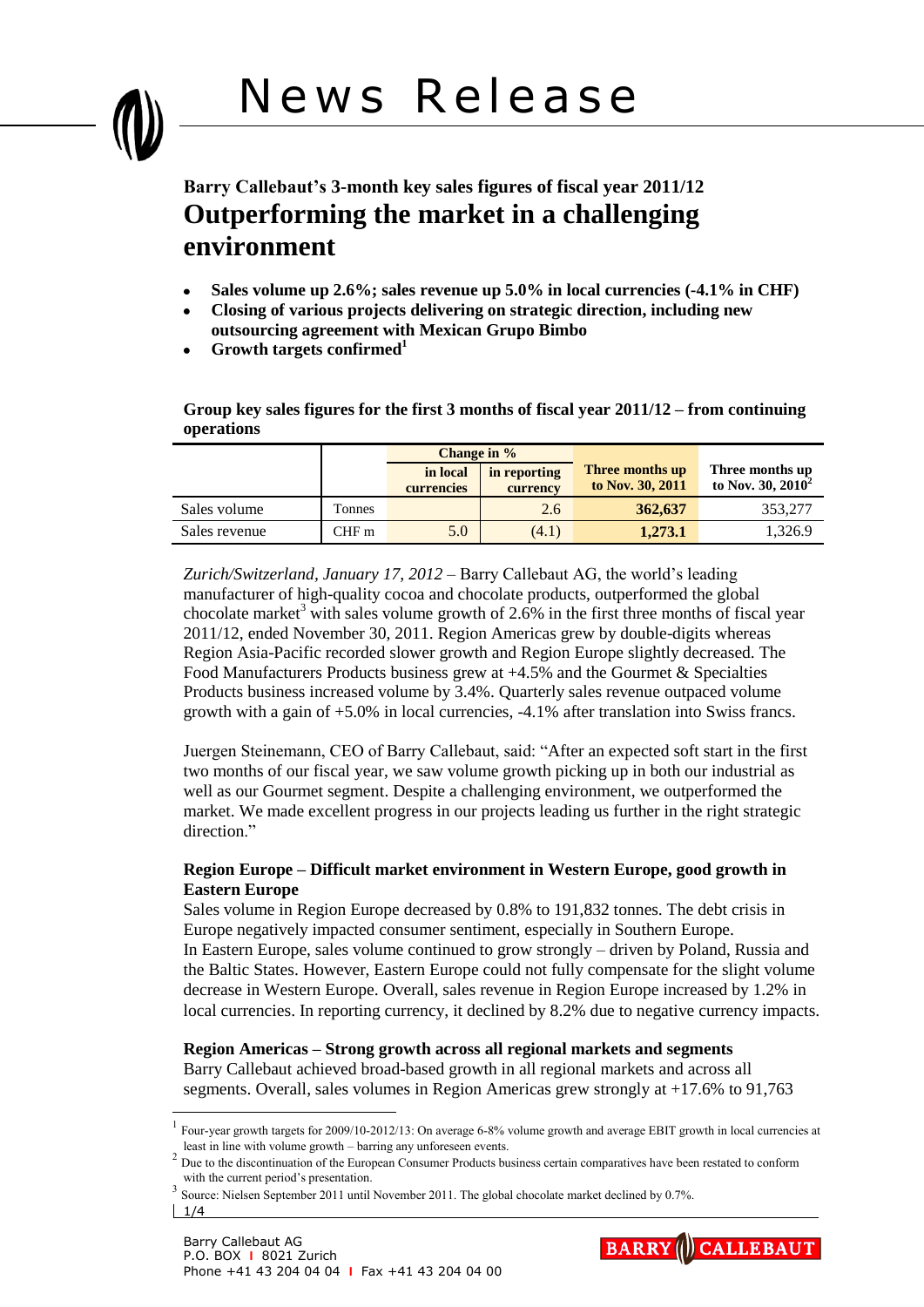# News Release



tonnes. The Food Manufacturers Products business volume rose double-digit, driven both by national and corporate accounts. Barry Callebaut's Gourmet business strongly increased sales volume thanks to market share gains with local and global brands. Sales revenue grew 18.0% in local currencies and 6.9% in the reporting currency.

## **Region Asia-Pacific – Industrial growth limited by available capacity, strong Gourmet performance**

Barry Callebaut increased its sales volume in Region Asia-Pacific by 2.7% to 13,735 tonnes led by strong performances in India, Indonesia and Malaysia. Growth in the Food Manufacturers Products business was constrained by tight capacity. Production capacity is being expanded in Singapore to support the company's further growth in the Region. The temporary production downtimes caused by the installation of new capacity also restrained growth during the period under review. The Gourmet & Specialties Products business significantly increased its sales volume driven by the global Gourmet brands Callebaut<sup>®</sup> and Cacao Barry® , both of which grew at double-digit rates. Sales revenue grew 1.5% in local currencies and decreased by 4.6% in CHF.

**Global Sourcing & Cocoa<sup>4</sup> – Higher internal demand and capacity expansions**

Cocoa terminal market prices continuously moved downward from levels slightly over GBP 1,900 to close at GBP 1,465 on November 30, 2011. This price decrease was due to the recent bumper crop in 2010/11 and the good start of the current cocoa campaign, as well as financial investors taking short positions and a generally well-stocked industry. A betterthan-expected sugar crop in Brazil and a good start of the campaigns in Russia and India led to a downward correction of prices on the world sugar market. The sugar price in the regulated EU region for the 2011/12 campaign stayed on its historically high level as seen throughout most of the previous campaigns. Market prices for milk powder moved sideways at historically high average levels.

Sales volume of the segment Global Sourcing & Cocoa decreased by 4.5% to 65,307 tonnes. Both higher internal demand for cocoa powder and ongoing capacity expansions at existing factories – which caused some down-time – led to lower sales to third-party customers. Sales revenue went up 3.2% in local currencies driven by high cocoa powder prices at the moment when contracting the business, decreasing by 4.1% in reporting currency.

### **Delivering on strategic direction**

In the past months, Barry Callebaut closed various projects, delivering on its strategic direction: The company entered into a joint venture with P.T. Comextra Majora, a leading exporter of cocoa from Indonesia, to build a new cocoa processing facility in Makassar (Indonesia), including a long-term cocoa supply agreement. Barry Callebaut closed the sale of its European Consumer Products business Stollwerck to the Belgian Baronie Group at the end of September. More recently, the company acquired La Morella Nuts S.A., a Spanish manufacturer of nut ingredients. This makes Barry Callebaut a European leader in nut-based products, which are an ideal complement to the company's existing Gourmet and Food Manufacturers Products business. Barry Callebaut also signed a long-term outsourcing agreement with Grupo Bimbo SAB de CV. Under the terms of this agreement, the company will supply the Mexican plants of Grupo Bimbo with up to 32,000 tonnes of chocolate and compound products annually.

In addition, in December 2011 Standard & Poor's Ratings Services assigned a BBB- credit rating (Investment Grade) to Barry Callebaut AG, up from BB+.

 $\overline{a}$ 

The figures reported under "Global Sourcing & Cocoa" include all sales of cocoa products to third-party customers in all Regions while the figures shown under the respective Region show all chocolate sales.

<sup>2/4</sup>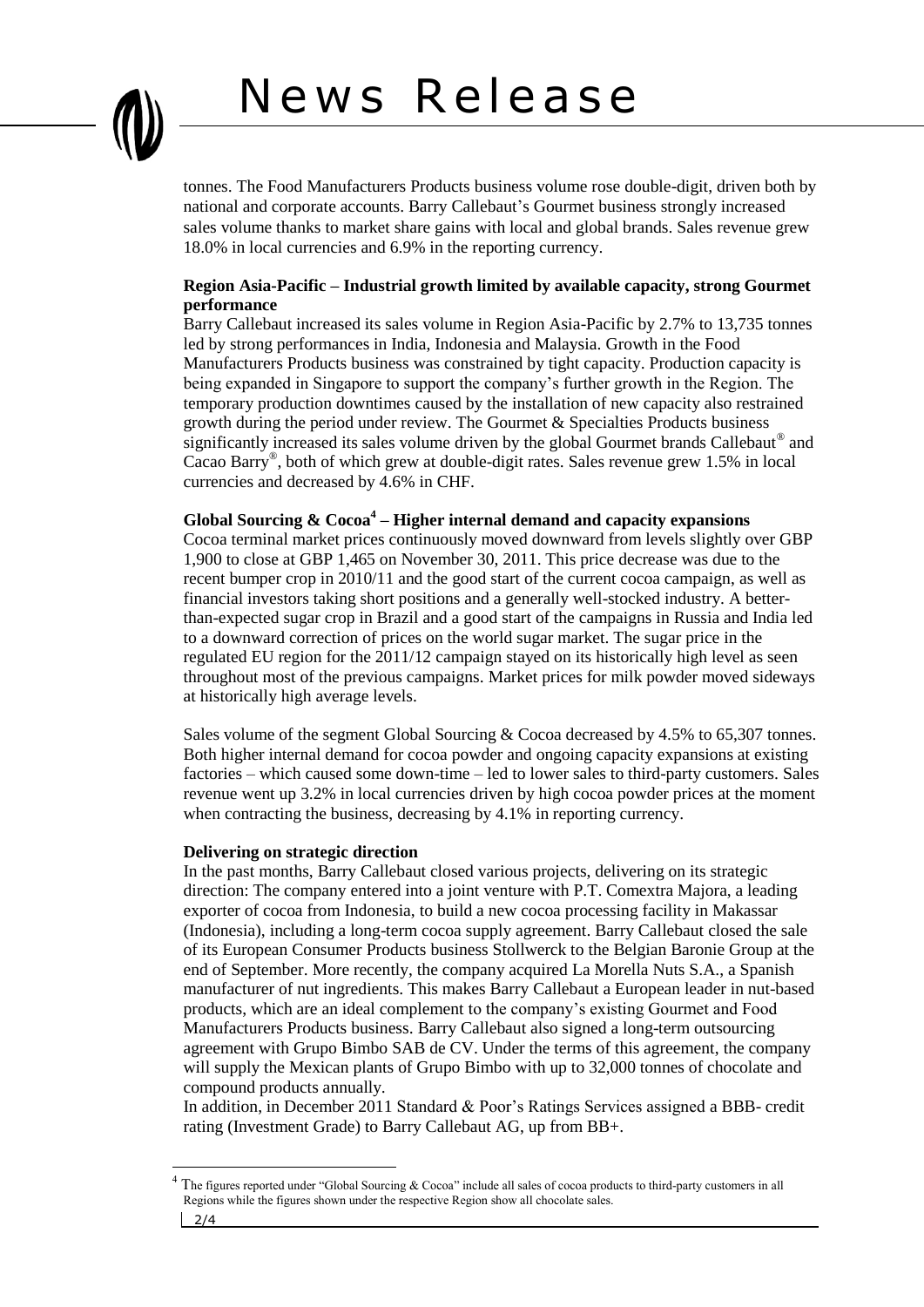# News Release

### **Outlook – Growth picking up and confident about reaching targets**

Juergen Steinemann, CEO Barry Callebaut, on the outlook: "We recently saw growth picking up in our key markets. Based on our underlying business in combination with the implementation of strategic projects, we are confident we will reach our financial targets<sup>5</sup>."

#### **Financial calendar for fiscal year 2011/12 (September 1, 2011 to August 31, 2012):**

| Half-year results $2011/12$ (news release & conference) | April 2, 2012, Zurich    |
|---------------------------------------------------------|--------------------------|
| 9-month key sales figures 2011/12 (news release)        | July 5, 2012             |
| Full-year results $2011/12$ (news release & conference) | November 7, 2012, Zurich |
| Annual General Meeting 2011/12                          | December 5, 2012, Zurich |

\*\*\*

#### *Barry Callebaut ([www.barry-callebaut.com](http://www.barry-callebaut.com/)):*

*With annual sales of about CHF 4.6 billion (EUR 3.6 billion/USD 5.0 billion) for fiscal year 2010/11, Zurich-based Barry Callebaut is the world's leading manufacturer of high-quality cocoa and chocolate – from the cocoa bean to the finished chocolate product. Barry Callebaut is present in 27 countries, operates around 40 production facilities and employs a diverse and dedicated workforce of about 6,000 people. Barry Callebaut serves the entire food industry focusing on industrial food manufacturers, artisans and professional users of chocolate (such as chocolatiers, pastry chefs or bakers), the latter with its two global brands Callebaut® and Cacao Barry® . Barry Callebaut is the global leader in cocoa and chocolate innovations and provides a comprehensive range of services in the fields of product development, processing, training and marketing. Cost leadership is another important reason why global as well as local food manufacturers work together with Barry Callebaut. Through its broad range of sustainability initiatives and research activities, the company works with farmers, farmer organizations and other partners to help ensure future supplies of cocoa and improve farmer livelihoods.*

\*\*\*

#### **Contacts**

 $\overline{a}$ 

**for investors and financial analysts: for the media:** Evelyn Nassar Raphael Wermuth Head of Investor Relations External Communications Manager Barry Callebaut AG Barry Callebaut AG Phone: +41 43 204 04 23 Phone: +41 43 204 04 58 evelyn\_nassar@barry-callebaut.com raphael\_wermuth@barry-callebaut.com

<sup>3/4</sup> 5 Four-year growth targets for 2009/10-2012/13: On average 6-8% volume growth and average EBIT growth in local currencies at least in line with volume growth – barring any unforeseen events.